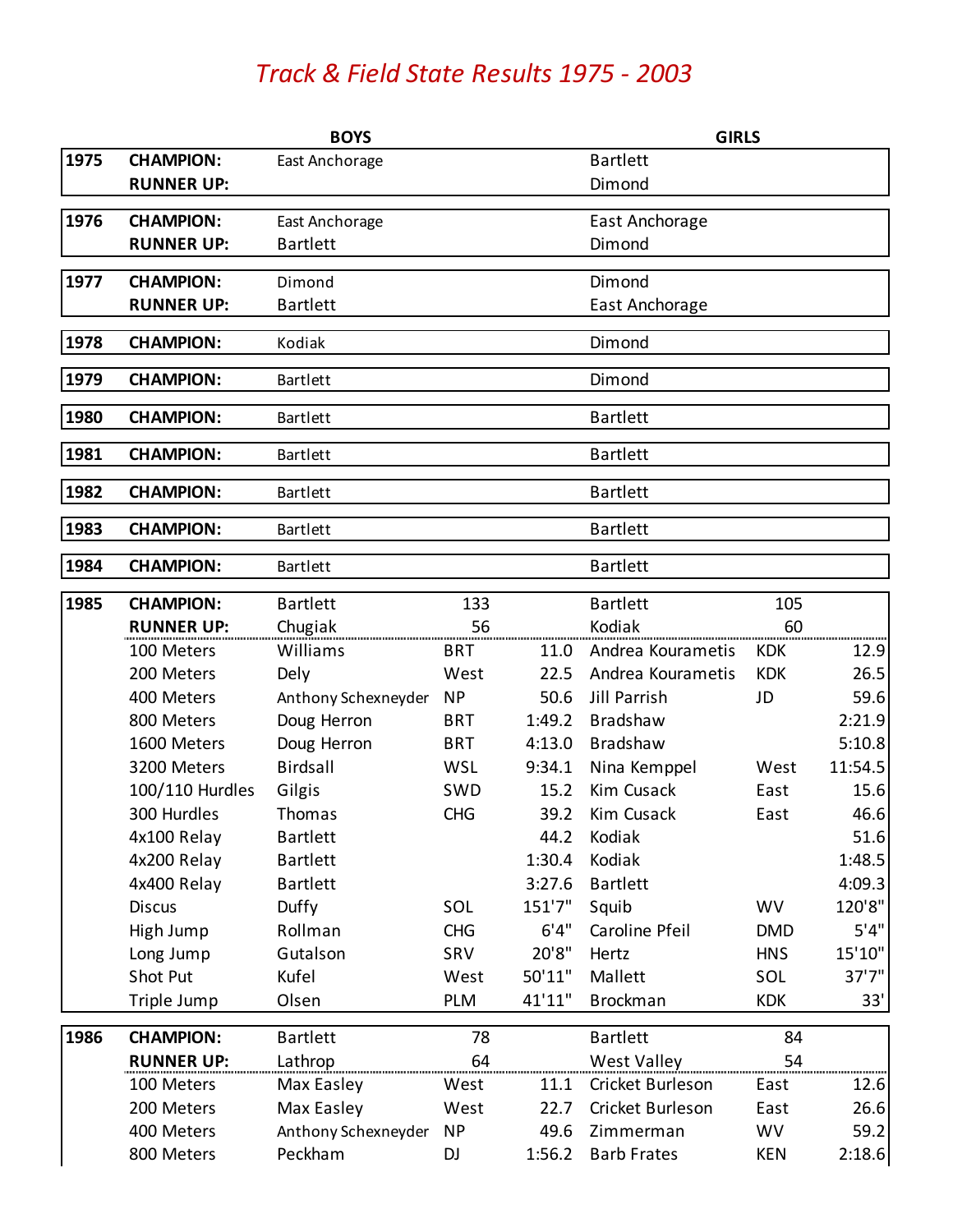|      | 1600 Meters       | Kramer                 | <b>LTH</b> | 4:15.6  | Kristi Klinnert    | <b>KDK</b> | 5:02.6  |
|------|-------------------|------------------------|------------|---------|--------------------|------------|---------|
|      | 3200 Meters       | Kramer                 | <b>LTH</b> | 9:29.4  | Kristi Klinnert    | <b>KDK</b> | 10:37.7 |
|      | 100/110 Hurdles   | <b>Richard Madison</b> | <b>BRT</b> | 15.0    | Lisa Summerhayes   | <b>BRT</b> | 15.9    |
|      | 300 Hurdles       | <b>Richard Madison</b> | <b>BRT</b> | 39.7    | <b>Brown</b>       | <b>PLM</b> | 47.5    |
|      | 4x100 Relay       | West Anchorage         |            | 44.5    | East Anchorage     |            | 50.7    |
|      | 4x200 Relay       | <b>Bartlett</b>        |            | 1:31.7  | <b>Bartlett</b>    |            | 1:46.3  |
|      | 4x400 Relay       | <b>Bartlett</b>        |            | 3:26.7  | Dimond             |            | 4:09.9  |
|      | <b>Discus</b>     | John Malouf            | SRV        | 151'9"  | Lisa Long          | <b>BRT</b> | 123'2"  |
|      | High Jump         | Rollman                | <b>CHG</b> | 6'4''   | Caroline Pfeil     | <b>DMD</b> | 5'2''   |
|      | Long Jump         | Bruce Jackman          | <b>KEN</b> | 21'11'' | Kelly Carlson      | <b>WV</b>  | 17'8"   |
|      | Shot Put          | <b>Armand Ruffin</b>   | <b>CHG</b> | 53'2"   | Herbert            | <b>NP</b>  | 39'4"   |
|      | Triple Jump       | Anthony Schexneyder    | <b>NP</b>  | 42'2"   | Hertz              | <b>HMR</b> | 35'8"   |
| 1987 | <b>CHAMPION:</b>  | Chugiak                | 101        |         | <b>Bartlett</b>    | 105        |         |
|      | <b>RUNNER UP:</b> | <b>Bartlett</b>        | 90         |         | Lathrop            | 84         |         |
|      | 100 Meters        | Corey Moore            | <b>WSL</b> | 10.9    | Ferlesher Jackson  | <b>LTH</b> | 12.8    |
|      | 200 Meters        | Corey Moore            | WSL        | 21.9    | Ferlesher Jackson  | <b>LTH</b> | 25.7    |
|      | 400 Meters        | Everett Simpson        | <b>LTH</b> | 50.4    | <b>Barb Frates</b> | <b>KEN</b> | 59.0    |
|      | 800 Meters        | Chip Fudela            | <b>KDK</b> | 1:56.6  | <b>Barb Frates</b> | <b>KEN</b> | 2:19.7  |
|      | 1600 Meters       | Lance Bartlett         | <b>LTH</b> | 4:25.4  | Kristi Klinnert    | <b>KDK</b> | 5:06.9  |
|      | 3200 Meters       | Leif Kogi              | <b>LTH</b> | 9:42.4  | Kristi Klinnert    | <b>KDK</b> | 10:52.3 |
|      | 100/110 Hurdles   | <b>Richard Madison</b> | <b>BRT</b> | 15.0    | Lisa Summerhayes   | <b>BRT</b> | 15.3    |
|      | 300 Hurdles       | <b>Richard Madison</b> | <b>BRT</b> | 39.8    | Loretta Humphrey   | <b>LTH</b> | 47.3    |
|      | 4x100 Relay       | <b>Bartlett</b>        |            | 42.2    | <b>Bartlett</b>    |            | 50.2    |
|      | 4x200 Relay       | Wasilla                |            | 1:31.1  | <b>Bartlett</b>    |            | 1:45.4  |
|      | 4x400 Relay       | <b>Bartlett</b>        |            | 3:27.7  | <b>Bartlett</b>    |            | 4:10.2  |
|      | <b>Discus</b>     | John Malouf            | SRV        | 154'4"  | Lisa Long          | <b>BRT</b> | 130'3"  |
|      | High Jump         | Lee Knowles            | WSL        | 6'4''   | Carmen Swartz      | <b>KEN</b> | 5'      |
|      | Long Jump         | Bruce Jackman          | <b>KEN</b> | 21'6''  | Kelly Carlson      | <b>WV</b>  | 16'4''  |
|      | Shot Put          | <b>Armand Ruffin</b>   | <b>CHG</b> | 53'6"   | Lisa Long          | <b>BRT</b> | 41'10"  |
|      | Triple Jump       | <b>Bruce Jackman</b>   | KEN        | 42'4"   | Cricket Burleson   | East       | 36'7"   |
| 1988 | <b>CHAMPION:</b>  | Chugiak                | 86         |         | East Anchorage     | 66         |         |
|      | <b>RUNNER UP:</b> | Wasilla                | 68         |         | <b>West Valley</b> | 65.5       |         |
|      | 100 Meters        | Corey Moore            | WSL        | 10.8    | King               | East       | 12.6    |
|      | 200 Meters        | Corey Moore            | WSL        | 21.9    | Bell               | <b>WSL</b> | 26.2    |
|      | 400 Meters        | Corey Moore            | <b>WSL</b> | 49.9    | McDonald           | <b>LTH</b> | 59.3    |
|      | 800 Meters        | Heintz                 | <b>DMD</b> | 1:58.2  | Cheri Jones        | <b>BRT</b> | 2:17.1  |
|      | 1600 Meters       | Gilbert                | <b>WSL</b> | 4:22.7  | Sara Gish          | <b>LTH</b> | 5:06.7  |
|      | 3200 Meters       | Gilbert                | WSL        | 9:37.9  | Sara Gish          | <b>LTH</b> | 10:48.3 |
|      | 100/110 Hurdles   | <b>Richard Madison</b> | <b>BRT</b> | 14.8    | Karma Zimmerman    | <b>WV</b>  | 15.5    |
|      | 300 Hurdles       | <b>Richard Madison</b> | <b>BRT</b> | 39.5    | Karma Zimmerman    | <b>WV</b>  | 47.3    |
|      | 4x100 Relay       | West Anchorage         |            | 45.3    | East Anchorage     |            | 50.7    |
|      | 4x200 Relay       | <b>Bartlett</b>        |            | 1:31.1  | East Anchorage     |            | 1:48.9  |
|      | 4x400 Relay       | Chugiak                |            | 3:26.4  | <b>Bartlett</b>    |            | 4:08.4  |
|      | <b>Discus</b>     | Erich Sheunemann       | <b>CHG</b> | 168'8"  | Lisa Long          | <b>BRT</b> | 136'2"  |
|      | High Jump         | Sam Capiello           | <b>ACS</b> | 6'3''   | Donner             | JD         | 5'1"    |
|      | Long Jump         | Bruce Jackman          | <b>KEN</b> | 21'4''  | Dawn King          | <b>LTH</b> | 16'5''  |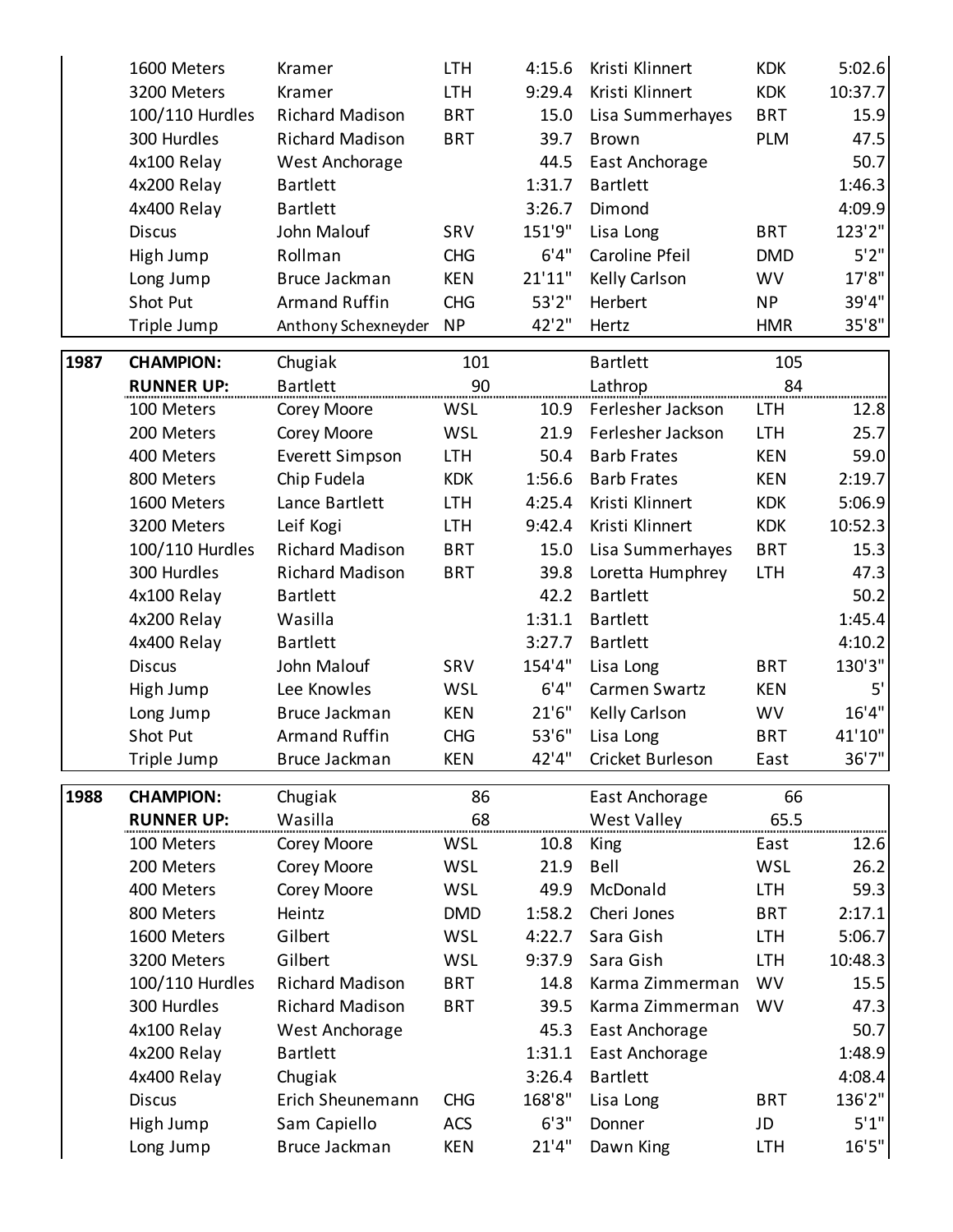| 34'11"<br>44'2"<br>Triple Jump<br>Dee Shipps<br>Abdul Lewis<br><b>MNR</b><br>East<br><b>WSL</b><br>Sara Gish<br><b>LTH</b><br><b>Outstanding Athlete Corey Moore</b><br>1989<br>132<br><b>Bartlett</b><br>84<br><b>CHAMPION:</b><br><b>Bartlett</b><br>110<br>58<br><b>RUNNER UP:</b><br>Dimond<br>Chugiak<br>Robinson<br><b>BRT</b><br>Crawford<br>100 Meters<br>11.2<br><b>BRT</b><br>12.3<br>25.9<br>200 Meters<br>McGrew<br><b>BRT</b><br>22.4<br>Bell<br><b>WSL</b><br><b>BRT</b><br>48.0<br>Nikki Thomas<br>57.4<br>400 Meters<br><b>McGrew</b><br><b>DMD</b><br>2:22.2<br>1:56.5<br>800 Meters<br><b>CHG</b><br><b>CHG</b><br>Hansen<br>Lee<br><b>CHG</b><br>4:30.6<br><b>CHG</b><br>5:17.6<br>1600 Meters<br>Lee<br>Hansen<br>11:32.7<br><b>CHG</b><br><b>CHG</b><br>3200 Meters<br>9:41<br>Hansen<br>Lee<br>100/110 Hurdles<br><b>BRT</b><br>Jennifer Chappel<br><b>HMR</b><br>16.7<br>Masengale<br>14.4<br>Nathan Moffett<br>38.9<br>Olsen<br>300 Hurdles<br><b>CHG</b><br><b>HMR</b><br>47.1<br>50.7<br>4x100 Relay<br><b>Bartlett</b><br><b>Bartlett</b><br>44.2<br>4x200 Relay<br>1:29.4<br>1:45.8<br><b>Bartlett</b><br>Lathrop<br>4:10.8<br>4x400 Relay<br>3:24.1<br>Dimond<br>Lathrop<br>108'7"<br>175'5"<br><b>KDK</b><br><b>Discus</b><br>Erich Sheunemann<br><b>CHG</b><br>Hanko |
|-----------------------------------------------------------------------------------------------------------------------------------------------------------------------------------------------------------------------------------------------------------------------------------------------------------------------------------------------------------------------------------------------------------------------------------------------------------------------------------------------------------------------------------------------------------------------------------------------------------------------------------------------------------------------------------------------------------------------------------------------------------------------------------------------------------------------------------------------------------------------------------------------------------------------------------------------------------------------------------------------------------------------------------------------------------------------------------------------------------------------------------------------------------------------------------------------------------------------------------------------------------------------------------------------------|
|                                                                                                                                                                                                                                                                                                                                                                                                                                                                                                                                                                                                                                                                                                                                                                                                                                                                                                                                                                                                                                                                                                                                                                                                                                                                                                     |
|                                                                                                                                                                                                                                                                                                                                                                                                                                                                                                                                                                                                                                                                                                                                                                                                                                                                                                                                                                                                                                                                                                                                                                                                                                                                                                     |
|                                                                                                                                                                                                                                                                                                                                                                                                                                                                                                                                                                                                                                                                                                                                                                                                                                                                                                                                                                                                                                                                                                                                                                                                                                                                                                     |
|                                                                                                                                                                                                                                                                                                                                                                                                                                                                                                                                                                                                                                                                                                                                                                                                                                                                                                                                                                                                                                                                                                                                                                                                                                                                                                     |
|                                                                                                                                                                                                                                                                                                                                                                                                                                                                                                                                                                                                                                                                                                                                                                                                                                                                                                                                                                                                                                                                                                                                                                                                                                                                                                     |
|                                                                                                                                                                                                                                                                                                                                                                                                                                                                                                                                                                                                                                                                                                                                                                                                                                                                                                                                                                                                                                                                                                                                                                                                                                                                                                     |
|                                                                                                                                                                                                                                                                                                                                                                                                                                                                                                                                                                                                                                                                                                                                                                                                                                                                                                                                                                                                                                                                                                                                                                                                                                                                                                     |
|                                                                                                                                                                                                                                                                                                                                                                                                                                                                                                                                                                                                                                                                                                                                                                                                                                                                                                                                                                                                                                                                                                                                                                                                                                                                                                     |
|                                                                                                                                                                                                                                                                                                                                                                                                                                                                                                                                                                                                                                                                                                                                                                                                                                                                                                                                                                                                                                                                                                                                                                                                                                                                                                     |
|                                                                                                                                                                                                                                                                                                                                                                                                                                                                                                                                                                                                                                                                                                                                                                                                                                                                                                                                                                                                                                                                                                                                                                                                                                                                                                     |
|                                                                                                                                                                                                                                                                                                                                                                                                                                                                                                                                                                                                                                                                                                                                                                                                                                                                                                                                                                                                                                                                                                                                                                                                                                                                                                     |
|                                                                                                                                                                                                                                                                                                                                                                                                                                                                                                                                                                                                                                                                                                                                                                                                                                                                                                                                                                                                                                                                                                                                                                                                                                                                                                     |
|                                                                                                                                                                                                                                                                                                                                                                                                                                                                                                                                                                                                                                                                                                                                                                                                                                                                                                                                                                                                                                                                                                                                                                                                                                                                                                     |
|                                                                                                                                                                                                                                                                                                                                                                                                                                                                                                                                                                                                                                                                                                                                                                                                                                                                                                                                                                                                                                                                                                                                                                                                                                                                                                     |
|                                                                                                                                                                                                                                                                                                                                                                                                                                                                                                                                                                                                                                                                                                                                                                                                                                                                                                                                                                                                                                                                                                                                                                                                                                                                                                     |
|                                                                                                                                                                                                                                                                                                                                                                                                                                                                                                                                                                                                                                                                                                                                                                                                                                                                                                                                                                                                                                                                                                                                                                                                                                                                                                     |
| 6'4''<br>5'1''<br><b>ACS</b><br><b>SV</b><br>High Jump<br>Sam Capiello<br>Kristin Johnson                                                                                                                                                                                                                                                                                                                                                                                                                                                                                                                                                                                                                                                                                                                                                                                                                                                                                                                                                                                                                                                                                                                                                                                                           |
| 21'2''<br>17'<br>Jake Glotfelty<br><b>KEN</b><br>Long Jump<br>Dawn King<br><b>LTH</b>                                                                                                                                                                                                                                                                                                                                                                                                                                                                                                                                                                                                                                                                                                                                                                                                                                                                                                                                                                                                                                                                                                                                                                                                               |
| 39'6"<br>54'4"<br>Shot Put<br>Erich Sheunemann<br><b>CHG</b><br><b>Missy Shipps</b><br>East                                                                                                                                                                                                                                                                                                                                                                                                                                                                                                                                                                                                                                                                                                                                                                                                                                                                                                                                                                                                                                                                                                                                                                                                         |
| 42'8"<br>35'3''<br>Kevin Elliott<br>Triple Jump<br><b>BRT</b><br>Dee Shipps<br>East                                                                                                                                                                                                                                                                                                                                                                                                                                                                                                                                                                                                                                                                                                                                                                                                                                                                                                                                                                                                                                                                                                                                                                                                                 |
| 1990<br>122<br>79<br><b>CHAMPION:</b><br><b>Bartlett</b><br>Chugiak                                                                                                                                                                                                                                                                                                                                                                                                                                                                                                                                                                                                                                                                                                                                                                                                                                                                                                                                                                                                                                                                                                                                                                                                                                 |
| 71<br>76<br><b>RUNNER UP:</b><br>Lathrop<br>Lathrop                                                                                                                                                                                                                                                                                                                                                                                                                                                                                                                                                                                                                                                                                                                                                                                                                                                                                                                                                                                                                                                                                                                                                                                                                                                 |
| Anderson (3.88)<br><b>ACADEMIC</b><br>Haines (3.63)                                                                                                                                                                                                                                                                                                                                                                                                                                                                                                                                                                                                                                                                                                                                                                                                                                                                                                                                                                                                                                                                                                                                                                                                                                                 |
| <b>BRT</b><br>Passion Richardson<br><b>LTH</b><br>12.6<br>100 Meters<br>Orrie Ingram<br>11.0                                                                                                                                                                                                                                                                                                                                                                                                                                                                                                                                                                                                                                                                                                                                                                                                                                                                                                                                                                                                                                                                                                                                                                                                        |
| 22.4<br>Passion Richardson<br>25.2<br>Delvin Myles<br><b>BRT</b><br><b>LTH</b><br>200 Meters                                                                                                                                                                                                                                                                                                                                                                                                                                                                                                                                                                                                                                                                                                                                                                                                                                                                                                                                                                                                                                                                                                                                                                                                        |
| 49.2<br>Nikki Thomas<br>58.0<br>400 Meters<br>Reggie Tongue<br><b>LTH</b><br><b>DMD</b>                                                                                                                                                                                                                                                                                                                                                                                                                                                                                                                                                                                                                                                                                                                                                                                                                                                                                                                                                                                                                                                                                                                                                                                                             |
| 2:19.0<br>Chad Seethaler<br><b>BRT</b><br>1:58.5<br><b>Beth Ladd</b><br>800 Meters<br><b>HMR</b>                                                                                                                                                                                                                                                                                                                                                                                                                                                                                                                                                                                                                                                                                                                                                                                                                                                                                                                                                                                                                                                                                                                                                                                                    |
| 5:01.2<br>1600 Meters<br>Norm Rousey<br><b>PLM</b><br>4:22.6<br>Beth Ladd<br><b>HMR</b>                                                                                                                                                                                                                                                                                                                                                                                                                                                                                                                                                                                                                                                                                                                                                                                                                                                                                                                                                                                                                                                                                                                                                                                                             |
| 11:27.1<br>3200 Meters<br>David Dyer<br><b>LTH</b><br>9:37.7<br><b>Beth Ladd</b><br><b>HMR</b>                                                                                                                                                                                                                                                                                                                                                                                                                                                                                                                                                                                                                                                                                                                                                                                                                                                                                                                                                                                                                                                                                                                                                                                                      |
| 100/110 Hurdles<br><b>BRT</b><br><b>Brian Hooper</b><br><b>CHG</b><br>Jenni Miernyk<br>16.1<br>15.2                                                                                                                                                                                                                                                                                                                                                                                                                                                                                                                                                                                                                                                                                                                                                                                                                                                                                                                                                                                                                                                                                                                                                                                                 |
| Cathy Ballensky<br>300 Hurdles<br><b>Brian Hooper</b><br><b>CHG</b><br>39.8<br><b>CHG</b><br>47                                                                                                                                                                                                                                                                                                                                                                                                                                                                                                                                                                                                                                                                                                                                                                                                                                                                                                                                                                                                                                                                                                                                                                                                     |
| 4x100 Relay<br><b>Bartlett</b><br>43.8<br>East Anchorage<br>50.3                                                                                                                                                                                                                                                                                                                                                                                                                                                                                                                                                                                                                                                                                                                                                                                                                                                                                                                                                                                                                                                                                                                                                                                                                                    |
| 1:45.2<br>4x200 Relay<br><b>Bartlett</b><br>1:25.5<br>Lathrop                                                                                                                                                                                                                                                                                                                                                                                                                                                                                                                                                                                                                                                                                                                                                                                                                                                                                                                                                                                                                                                                                                                                                                                                                                       |
| 4:11.3<br>4x400 Relay<br>Lathrop<br>3:24.6<br>Chugiak                                                                                                                                                                                                                                                                                                                                                                                                                                                                                                                                                                                                                                                                                                                                                                                                                                                                                                                                                                                                                                                                                                                                                                                                                                               |
| 155'8"<br>SOL<br>119'3"<br><b>Discus</b><br>Howard Harrell<br><b>MNR</b><br>Kim Moock                                                                                                                                                                                                                                                                                                                                                                                                                                                                                                                                                                                                                                                                                                                                                                                                                                                                                                                                                                                                                                                                                                                                                                                                               |
| 5'2''<br>6'5''<br>Cathy Ballensky<br>High Jump<br>Christian<br>SRV<br><b>CHG</b>                                                                                                                                                                                                                                                                                                                                                                                                                                                                                                                                                                                                                                                                                                                                                                                                                                                                                                                                                                                                                                                                                                                                                                                                                    |
| 17'5''<br>21'9"<br>Long Jump<br>Kevin Elliott<br><b>BRT</b><br>Dawn King<br><b>LTH</b>                                                                                                                                                                                                                                                                                                                                                                                                                                                                                                                                                                                                                                                                                                                                                                                                                                                                                                                                                                                                                                                                                                                                                                                                              |
| 38'7"<br>Shot Put<br><b>Howard Harrell</b><br>56'3"<br><b>MNR</b><br>Kim Hanson<br><b>DMD</b>                                                                                                                                                                                                                                                                                                                                                                                                                                                                                                                                                                                                                                                                                                                                                                                                                                                                                                                                                                                                                                                                                                                                                                                                       |
| 35'2''<br>Kevin Elliott<br>45'9"<br><b>BRT</b><br>Dee Shipps<br>Triple Jump<br>East                                                                                                                                                                                                                                                                                                                                                                                                                                                                                                                                                                                                                                                                                                                                                                                                                                                                                                                                                                                                                                                                                                                                                                                                                 |
| 1991<br><b>CHAMPION:</b><br><b>Bartlett</b><br>135<br>Dimond<br>89                                                                                                                                                                                                                                                                                                                                                                                                                                                                                                                                                                                                                                                                                                                                                                                                                                                                                                                                                                                                                                                                                                                                                                                                                                  |
| 106<br><b>RUNNER UP:</b><br>Lathrop<br>West Anchorage<br>55                                                                                                                                                                                                                                                                                                                                                                                                                                                                                                                                                                                                                                                                                                                                                                                                                                                                                                                                                                                                                                                                                                                                                                                                                                         |
| Anchorage Christian (3.60)<br>Homer (3.66)<br><b>ACADEMIC</b>                                                                                                                                                                                                                                                                                                                                                                                                                                                                                                                                                                                                                                                                                                                                                                                                                                                                                                                                                                                                                                                                                                                                                                                                                                       |
| 100 Meters<br>DeWayne Ingram<br><b>BRT</b><br>11.2<br>Catrina Wright<br>LTH<br>12.8                                                                                                                                                                                                                                                                                                                                                                                                                                                                                                                                                                                                                                                                                                                                                                                                                                                                                                                                                                                                                                                                                                                                                                                                                 |
| 26.5<br>200 Meters<br>DeWayne Ingram<br>22.6<br>Catrina Wright<br><b>BRT</b><br><b>BRT</b>                                                                                                                                                                                                                                                                                                                                                                                                                                                                                                                                                                                                                                                                                                                                                                                                                                                                                                                                                                                                                                                                                                                                                                                                          |
| Nikki Viersen<br>400 Meters<br>Jason Reaves<br><b>LTH</b><br>49.3<br>GLN<br>60.6                                                                                                                                                                                                                                                                                                                                                                                                                                                                                                                                                                                                                                                                                                                                                                                                                                                                                                                                                                                                                                                                                                                                                                                                                    |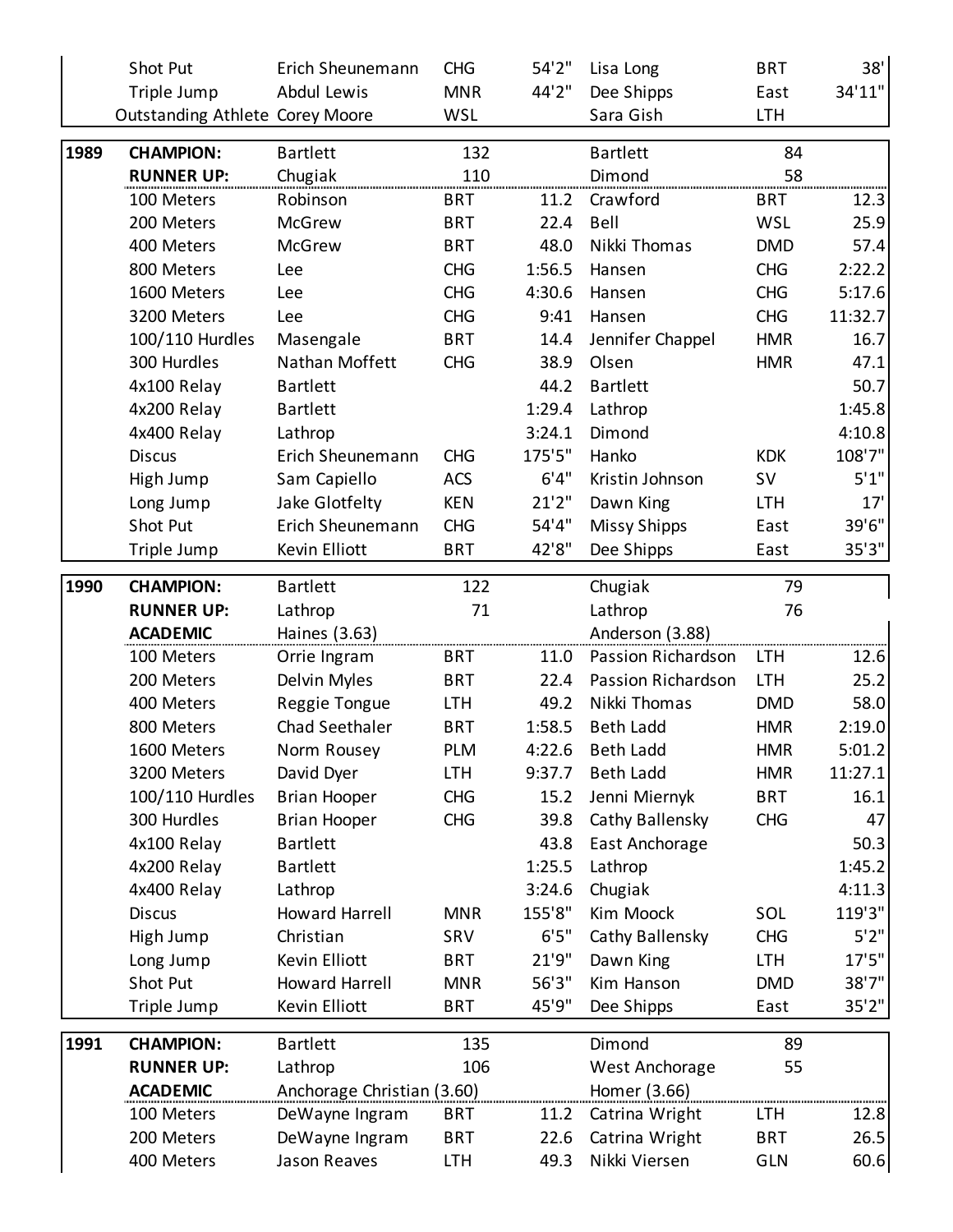|      | 800 Meters                          | Jake Bartholomy            | <b>BRT</b> | 1:57.1  | <b>Beth Ladd</b>          | <b>HMR</b> | 2:19.0   |
|------|-------------------------------------|----------------------------|------------|---------|---------------------------|------------|----------|
|      | 1600 Meters                         | Jake Bartholomy            | <b>BRT</b> | 4:17.08 | <b>Beth Ladd</b>          | <b>HMR</b> | 5:05.9   |
|      | 3200 Meters                         | David Dyer                 | <b>LTH</b> | 9:28.7  | Gretchen Klein            | <b>KTN</b> | 11:09.6  |
|      | 100/110 Hurdles                     | Chip Robertson             | West       | 15.3    | Lisa Bedminster           | <b>DMD</b> | 15.9     |
|      | 300 Hurdles                         | Kyle Klassert              | East       | 39.9    | <b>Heather Napoleione</b> | AND        | 46.8     |
|      | 4x100 Relay                         | Lathrop                    |            | 43.5    | West Anchorage            |            | 51.3     |
|      | 4x200 Relay                         | <b>Bartlett</b>            |            | 1:30.8  | Lathrop                   |            | 1:47.1   |
|      | 4x400 Relay                         | Lathrop                    |            | 3:25.5  | Dimond                    |            | 4:13.9   |
|      | <b>Discus</b>                       | <b>Justin Rogers</b>       | SOL        | 154'4"  | Kim Moock                 | SOL        | 122'2"   |
|      | High Jump                           | Gene Schaeffer             | <b>NP</b>  | 6'2''   | Cathy Ballensky           | <b>CHG</b> | 5'3''    |
|      | Long Jump                           | Nick McDaniel              | <b>LTH</b> | 21'11"  | <b>Tiffany Weathertop</b> | <b>DMD</b> | 17'2"    |
|      | Shot Put                            | <b>Justin Rogers</b>       | SOL        | 56'3"   | Kim Hanson                | <b>DMD</b> | 40'8"    |
|      | Triple Jump                         | Kevin Elliott              | <b>BRT</b> | 43'6"   | <b>Tiffany Weatherton</b> | <b>DMD</b> | 35'8"    |
|      | Outstanding Athlete Jake Bartholomy |                            | <b>BRT</b> |         | <b>Beth Ladd</b>          | <b>HMR</b> |          |
|      |                                     |                            |            |         |                           |            |          |
| 1992 | <b>CHAMPION:</b>                    | <b>Bartlett</b>            | 89         |         | Chugiak                   | 84         |          |
|      | <b>RUNNER UP:</b>                   | Soldotna                   | 72         |         | <b>Bartlett</b>           | 60         |          |
|      | <b>ACADEMIC</b>                     | Seward (3.70)              |            |         | Homer (3.83)              |            |          |
|      | 100 Meters                          | DeWayne Ingram             | <b>BRT</b> | 10.9    | Marlana Hunter            | West       | 12.4     |
|      | 200 Meters                          | DeWayne Ingram             | <b>BRT</b> | 22.1    | Marlana Hunter            | West       | 25.7     |
|      | 400 Meters                          | Leon Cooper                | <b>CHG</b> | 50.6    | Cynthia Morman            | <b>CHG</b> | 60.7     |
|      | 800 Meters                          | Grayson (BRT) Rousey (PLM) |            | 1:57.2  | Kaarin Knudson            | <b>DMD</b> | 2:18.9   |
|      | 1600 Meters                         | David Dyer                 | <b>LTH</b> | 4:22.9  | Kaarin Knudson            | <b>DMD</b> | 5:13.2   |
|      | 3200 Meters                         | David Dyer                 | <b>LTH</b> | 9:36.1  | <b>Tricia Satre</b>       | JD         | 11:37.0  |
|      | 100/110 Hurdles                     | Kyle Klassert              | East       | 15.3    | Cara Mitchell             | <b>CHG</b> | 15.4     |
|      | 300 Hurdles                         | Kyle Klassert              | East       | 39.2    | Cara Mitchell             | <b>CHG</b> | 45.8     |
|      | 4x100 Relay                         | <b>Bartlett</b>            |            | 44.1    | West Anchorage            |            | 50.8     |
|      | 4x200 Relay                         | Dimond                     |            | 1:30.8  | West Anchorage            |            | 1:47.6   |
|      | 4x400 Relay                         | Dimond                     |            | 3:27.9  | Chugiak                   |            | 4:11.3   |
|      | <b>Discus</b>                       | Jason Morigeau             | PLM        | 154'1"  | Sheila Forty              | <b>KTN</b> | 116'     |
|      | High Jump                           | <b>Travis Steckel</b>      | SOL        | 6'6''   | Karin Balley              | <b>BRT</b> | 5'4"     |
|      | Long Jump                           | Carl Heim                  | <b>NP</b>  | 21'7''  | <b>Tiffany Weatherton</b> | <b>DMD</b> | 17'2''   |
|      | Shot Put                            | <b>Galen Brantley</b>      | SOL        | 49'5"   | Mandi Velock              | <b>WSL</b> | 36'2''   |
|      | Triple Jump                         | Desmond Clayton            | <b>BRT</b> | 44'5"   | <b>Tiffany Weatherton</b> | <b>DMD</b> | 36'10"   |
| 1993 | <b>CHAMPION:</b>                    | Lathrop                    | 66         |         | Chugiak                   | 81         |          |
|      | <b>RUNNER UP:</b>                   | Soldotna                   | 60         |         | Soldotna                  | 53         |          |
|      | 100 Meters                          | Sandreklus Robinson        | <b>LTH</b> | 10.95   | Catrina Wright            | <b>BRT</b> | 12.5     |
|      | 200 Meters                          | Sandreklus Robinson        | <b>LTH</b> | 22.49   | Catrina Wright            | <b>BRT</b> | 25.90    |
|      | 400 Meters                          | Lawrence Simpson           | West       | 50.38   | Cynthia Morman            | <b>CHG</b> | 60.27    |
|      | 800 Meters                          | Laird Prosser              | <b>DMD</b> | 1:55.38 | <b>Brit Jacobson</b>      | <b>CHG</b> | 2:21.20  |
|      | 1600 Meters                         | Laird Prosser              | <b>DMD</b> | 4:15.8  | <b>Emily Ransom</b>       | SWD        | 5:12.1   |
|      | 3200 Meters                         | David Dyer                 | LTH        | 9:27.13 | Kerry Dugan               | <b>LTH</b> | 11:44.30 |
|      | 100/110 Hurdles                     | <b>Ralph Beers</b>         | SWD        | 15.07   | <b>Stormy Dyvig</b>       | SRV        | 15.70    |
|      | 300 Hurdles                         | Tony Webster               | WSL        | 40.16   | Lara Kelley               | <b>CHG</b> | 45.5     |
|      | 4x100 Relay                         | Palmer                     |            | 43.5    | <b>Bartlett</b>           |            | 51.8     |
|      | 4x200 Relay                         |                            |            |         |                           |            |          |
|      | 4x400 Relay                         | <b>Bartlett</b>            |            | 3:27.05 | Chugiak                   |            | 4:08.9   |
|      |                                     |                            |            |         |                           |            |          |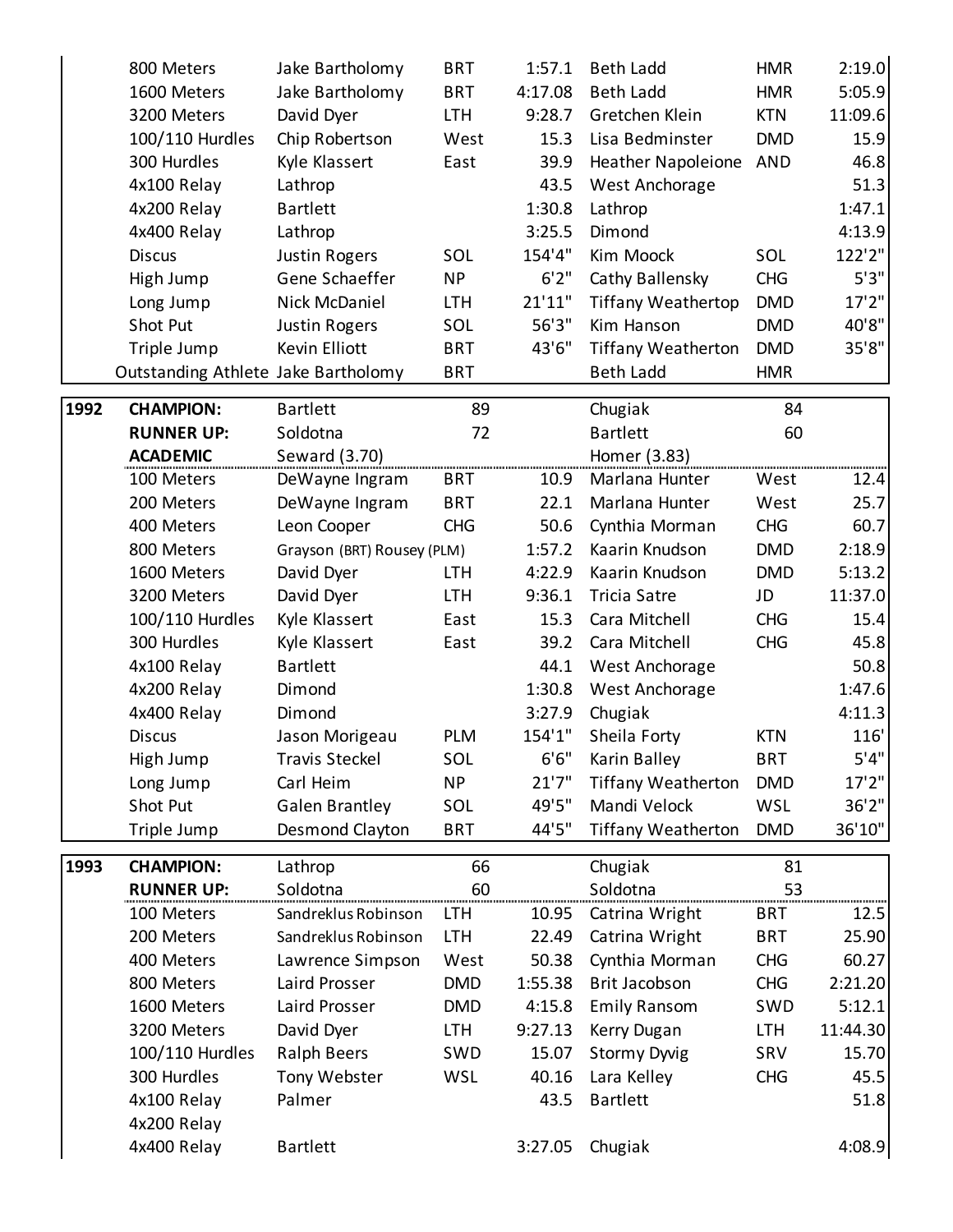|      | <b>Discus</b>              | Jimmy Magee           | <b>KEN</b> | 172'5"  | Mandi Velock                     | <b>WSL</b> | 117'7''  |
|------|----------------------------|-----------------------|------------|---------|----------------------------------|------------|----------|
|      | High Jump                  | <b>Burt Wallace</b>   | <b>HMR</b> | 6'6''   | Karin Balley                     | <b>BRT</b> | 5'2''    |
|      | Long Jump                  | Joel Mahaffey         | SOL        | 21'11"  | <b>Tiffany Weatherton</b>        | <b>DMD</b> | 17'1''   |
|      | Shot Put                   | <b>Galen Brantley</b> | SOL        | 53'3"   | Mandi Velock                     | <b>WSL</b> | 38'5"    |
|      | Triple Jump                | Joel Mahaffey         | SOL        | 45'10"  | Heidi Freeman                    | JD         | 36'10"   |
| 1994 | <b>CHAMPION:</b>           | Soldotna              | 84         |         | Chugiak                          | 128        |          |
|      | <b>RUNNER UP:</b>          | Lathrop               | 64         |         | Dimond                           | 48         |          |
|      | <b>ACADEMIC</b>            | Ketchikan (3.65)      |            |         | Skyview (3.74)                   |            |          |
|      | 100 Meters                 | <b>Ambrose Mazion</b> | <b>LTH</b> | 11.09   | <b>Farah Griggs</b>              | <b>PLM</b> | 12.91    |
|      | 200 Meters                 | Joel Knight           | SOL        | 22.01   | <b>Farah Griggs</b>              | <b>PLM</b> | 26.30    |
|      | 400 Meters                 | Jon Becker            | <b>HMR</b> | 49.70   | Brit Jacobson                    | <b>CHG</b> | 57.85    |
|      | 800 Meters                 | Randy Grayson         | <b>CHG</b> | 1:56.24 | <b>Brit Jacobson</b>             | <b>CHG</b> | 2:17.60  |
|      | 1600 Meters                | Miguel Gomez          | West       | 4:21.21 | Stephanie VanTrosa               | <b>CLN</b> | 5:09.96  |
|      | 3200 Meters                | Miguel Gomez          | West       | 9:26.26 | Stephanie VanTrosa               | <b>CLN</b> | 11:16.38 |
|      | 100/110 Hurdles            | Doug Pike             | <b>SKV</b> | 15.02   | Lara Kelley                      | <b>CHG</b> | 15.45    |
|      | 300 Hurdles                | Davy Registe          | <b>PLM</b> | 39.23   | Lara Kelley                      | <b>CHG</b> | 44.75    |
|      | 4x100 Relay                | Soldotna              |            | 43.95   | Chugiak                          |            | 51.16    |
|      | 4x200 Relay                | Lathrop               |            | 1:30.50 | Chugiak                          |            | 1:46.54  |
|      | 4x400 Relay                | West Anchorage        |            | 3:26.55 | Dimond                           |            | 4:04.64  |
|      | <b>Discus</b>              | Joel Mahaffey         | SOL        | 147'5"  | Jenny Luer                       | <b>PLM</b> | 112'     |
|      | High Jump                  | <b>Tony Simeroth</b>  | <b>CHG</b> | 6'6''   | Mia Heavener                     | <b>CHG</b> | 5'2''    |
|      | Long Jump                  | Joel Mahaffey         | SOL        | 21'8''  | <b>Tiffany Weatherton</b>        | <b>DMD</b> | 16'6"    |
|      | Shot Put                   | Jason Dorcas          | <b>KEN</b> | 50'2"   | Branda Anderson                  | <b>CHG</b> | 37'3"    |
|      | Triple Jump                | Joel Mahaffey         | SOL        | 44'4"   | <b>Tiffany Weatherton</b>        | <b>DMD</b> | 36'3''   |
| 1995 | <b>CHAMPION:</b>           | Palmer                | 76         |         | East Anchorage                   | 64         |          |
|      | <b>RUNNER UP:</b>          | <b>Bartlett</b>       | 50         |         | Soldotna                         | 57         |          |
|      | <b>ACADEMIC</b>            | Colony (3.29)         |            |         | Skyview (3.92)                   |            |          |
|      | 100 Meters                 | Joel Knight           | SOL        | 10.90   | Nanette Munnlyn                  | <b>LTH</b> | 12.96    |
|      | 200 Meters                 | Joel Knight           | SOL        | 21.99   | Janelle Billingslea              | JD         | 26.48    |
|      | 400 Meters                 | James Kenfield        | <b>CHG</b> | 49.69   | Marne Gunderson                  | <b>SV</b>  | 58.59    |
|      | 800 Meters                 | Laird Prosser         | <b>DMD</b> | 1:57.30 | Dayna Hice                       | <b>BRT</b> | 2:22.19  |
|      | 1600 Meters                | Laird Prosser         | <b>DMD</b> | 4:22.25 | Christy Virgin                   | <b>GLN</b> | 5:12.72  |
|      | 3200 Meters                | Laird Prosser         | <b>DMD</b> | 9:40.39 | Christy Virgin                   | <b>GLN</b> | 11:16.02 |
|      | 100/110 Hurdles            | Davy Registe          | PLM        |         | Lara Kelley                      | <b>CHG</b> | 15.85    |
|      |                            |                       |            | 15.09   |                                  |            |          |
|      | 300 Hurdles                | Oscar White           | West       | 39.67   | Lara Kelley                      | <b>CHG</b> | 45.61    |
|      |                            | <b>Bartlett</b>       |            | 43.54   |                                  |            | 50.83    |
|      | 4x100 Relay<br>4x200 Relay |                       |            | 1:30.19 | Chugiak                          |            | 1:46.08  |
|      | 4x400 Relay                | Lathrop<br>Wasilla    |            | 3:27.20 | East Anchorage<br>Juneau-Douglas |            | 4:04.71  |
|      | <b>Discus</b>              | Jeremiah Richards     | <b>PLM</b> | 157'2"  | Jenny Luer                       | <b>PLM</b> | 129'4"   |
|      | High Jump                  | Seth Burgan           | <b>BRT</b> | 6'4''   | Jennifer Rhoads                  | <b>PLM</b> | 5'3''    |
|      | Long Jump                  | Christopher Ingham    |            | 21"6"   | Lani McLane                      | SOL        | 16'7''   |
|      | Shot Put                   | Jim Ehmann            | PLM        | 52'10"  | Jenny Luer                       | <b>PLM</b> | 38'5"    |
|      | Triple Jump                | John Vinette          | WSL        | 43'     | Bev Krupa                        | WV         | 35"7"    |
| 1996 | <b>CHAMPION:</b>           | Chugiak               | 68         |         | Soldotna                         | 89         |          |
|      | <b>RUNNER UP:</b>          | Colony                | 54         |         | Nikiski                          | 58         |          |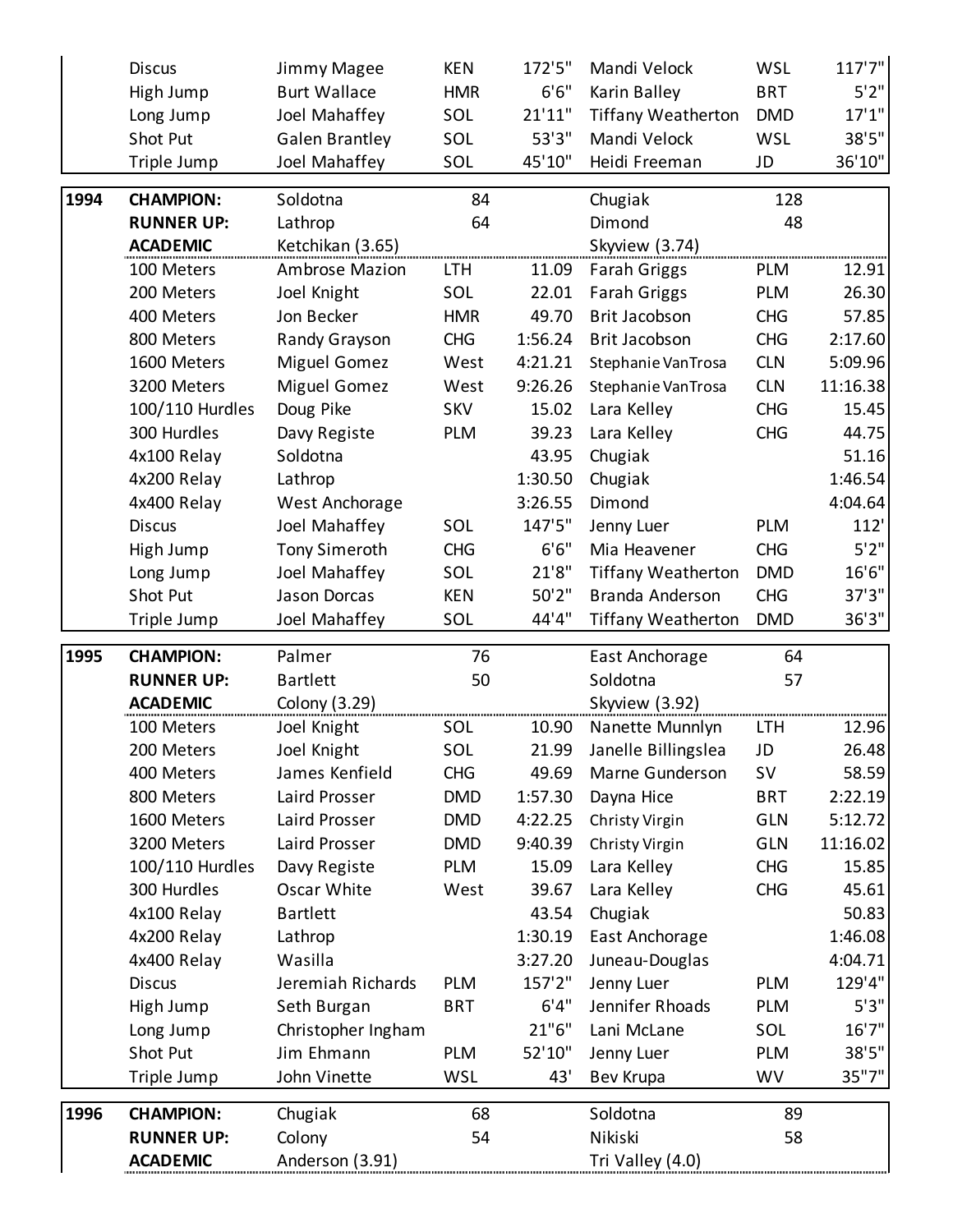|      | 100 Meters                       | Kenneth Card        | <b>BRT</b> | 11.39   | Crystal White           | <b>LTH</b> | 12.87    |
|------|----------------------------------|---------------------|------------|---------|-------------------------|------------|----------|
|      | 200 Meters                       | Kenneth Card        | <b>BRT</b> | 22.46   | Lani McLane             | SOL        | 26.59    |
|      | 400 Meters                       | Webb Girard         | <b>CHG</b> | 50.31   | Heidi Johnson           | East       | 59.30    |
|      | 800 Meters                       | Adam Hartig         | <b>WSL</b> | 1:59.17 | Annie Berdahl           | <b>NIK</b> | 2:19.31  |
|      | 1600 Meters                      | Tyler Keene         | <b>CHG</b> | 4:25.50 | Annie Berdahl           | <b>NIK</b> | 5:06.30  |
|      | 3200 Meters                      | <b>BJ Nicolaus</b>  | <b>WV</b>  | 9:39.65 | Christy Virgin          | <b>GLN</b> | 11:25.97 |
|      | 100/110 Hurdles                  | Davy Registe        | <b>PLM</b> | 14.76   | Lindsey Glaze           | <b>NIK</b> | 15.98    |
|      | 300 Hurdles                      | Davy Registe        | <b>PLM</b> | 39.39   | Mary Glaze              | <b>NIK</b> | 46.75    |
|      | 4x100 Relay                      | <b>Bartlett</b>     |            | 44.05   | Lathrop                 |            | 49.94    |
|      | 4x200 Relay                      | Soldotna            |            | 1:33.21 | Soldotna                |            | 1:46.49  |
|      | 4x400 Relay                      | Chugiak             |            | 3:29.86 | Soldotna                |            | 4:09.63  |
|      | 4x800 Relay                      | Colony              |            | 8:10.78 | Nikiski                 |            | 9:52.41  |
|      | <b>Discus</b>                    | Jeremiah Richards   | <b>PLM</b> | 169'7"  | Jenny Luer              | <b>PLM</b> | 131'1"   |
|      | High Jump                        | Tony Simeroth       | <b>CHG</b> | 6'6''   | Heidi Besse             | SOL        | 5'4"     |
|      | Long Jump                        | Derrick Ladson      | <b>WV</b>  | 22'3''  | Rachel Jones            | SOL        | 17'8"    |
|      | Shot Put                         | Josh Coleman        | SOL        | 53'11"  | Jennifer Rhoads         | <b>PLM</b> | 37'8"    |
|      | Triple Jump                      | Kevin Bruns         | <b>CLN</b> | 43'2"   | Rachel Jones            | SOL        | 35'9"    |
|      | Outstanding Athlete Kenneth Card |                     | <b>BRT</b> |         | Annie Berdahl           | <b>NIK</b> |          |
|      |                                  |                     |            |         |                         |            |          |
| 1997 | <b>CHAMPION:</b>                 | Palmer              | 87.5       |         | Soldotna                | 99         |          |
|      | <b>RUNNER UP:</b>                | Dimond              | 82         |         | East Anchorage          | 67         |          |
|      | <b>ACADEMIC</b>                  | Anderson (3.71)     |            |         | Nikiski (4.0)           |            |          |
|      | 100 Meters                       | <b>Wilbur Hooks</b> | <b>DMD</b> | 11.0    | Laura Ingham            | East       | 12.87    |
|      | 200 Meters                       | <b>Wilbur Hooks</b> | <b>DMD</b> | 22.26   | Janelle Billingslea     | JD         | 26.03    |
|      | 400 Meters                       | <b>Wilbur Hooks</b> | <b>DMD</b> | 50.24   | <b>Beatrice Bullock</b> | SRV        | 59.35    |
|      | 800 Meters                       | Neil Karella        | <b>WV</b>  | 1:58.94 | Annie Dougherty         | SOL        | 2:21.70  |
|      | 1600 Meters                      | Tyler Keene         | <b>CHG</b> | 4:28.31 | Annie Berdahl           | <b>NIK</b> | 5:08.01  |
|      | 3200 Meters                      | <b>Tory Dugan</b>   | <b>DMD</b> | 9:51.43 | Annie Dougherty         | SOL        | 11:06.84 |
|      | 100/110 Hurdles                  | <b>Wilbur Hooks</b> | <b>DMD</b> | 14.87   | Stephanie Jackson       | EIL        | 15.66    |
|      | 300 Hurdles                      | Forrest Johnson     | SWD        | 39.24   | Lindsey Glaze           | <b>NIK</b> | 47.00    |
|      | 4x100 Relay                      | East Anchorage      |            | 44.50   | East Anchorage          |            | 51.08    |
|      | 4x200 Relay                      | Palmer              |            | 1:32.35 | East Anchorage          |            | 1:48.14  |
|      | 4x400 Relay                      | Dimond              |            | 3:29.70 | Soldotna                |            | 4:08.52  |
|      | 4x800 Relay                      | Chugiak             |            | 8:09.58 | Soldotna                |            | 9:47.05  |
|      | <b>Discus</b>                    | <b>Austin Sundy</b> | <b>HMR</b> | 159'9"  | Jenny Luer              | <b>PLM</b> | 143'2"   |
|      | High Jump                        | Chris Samuels       | <b>PLM</b> | 6'3''   | Heidi Besse             | SOL        | 5'2''    |
|      | Long Jump                        | Derrick Ladson      | <b>WV</b>  | 23'0"   | Amina Abdul-Jillil      | East       | 16'10"   |
|      | Shot Put                         | Jeremiah Richards   | <b>PLM</b> | 53'9"   | Jenny Luer              | PLM        | 44'4"    |
|      | Triple Jump                      | Aaron Bisson        | <b>STK</b> | 43'5"   | Amina Abdul-Jillil      | East       | 35'11"   |
|      | Outstanding Athlete Wilbur Hooks |                     | <b>DMD</b> |         | Jenny Luer              | <b>PLM</b> |          |
| 1998 | <b>CHAMPION:</b>                 | Dimond              | 74         |         | East Anchorage          | 99         |          |
|      | <b>RUNNER UP:</b>                | Colony              | 60         |         | Dimond & Colony         | 69         |          |
|      | <b>ACADEMIC</b>                  | Tri Valley (3.80)   |            |         | Nikiski (3.94)          |            |          |
|      | 100 Meters                       | Robert Ridgeway     | JD         | 11.49   | Laura Ingham            | East       | 12.83    |
|      | 200 Meters                       | Munya Maraire       | EIL        | 22.11   | Laura Ingham            | East       | 25.92    |
|      | 400 Meters                       | Munya Maraire       | EIL        | 49.39   | Regina Cambilargui      | <b>NP</b>  | 58.39    |
|      | 800 Meters                       | Michael Jordan      | <b>NP</b>  | 1:57.78 | Kikkan Randall          | East       | 2:17.55  |
|      |                                  |                     |            |         |                         |            |          |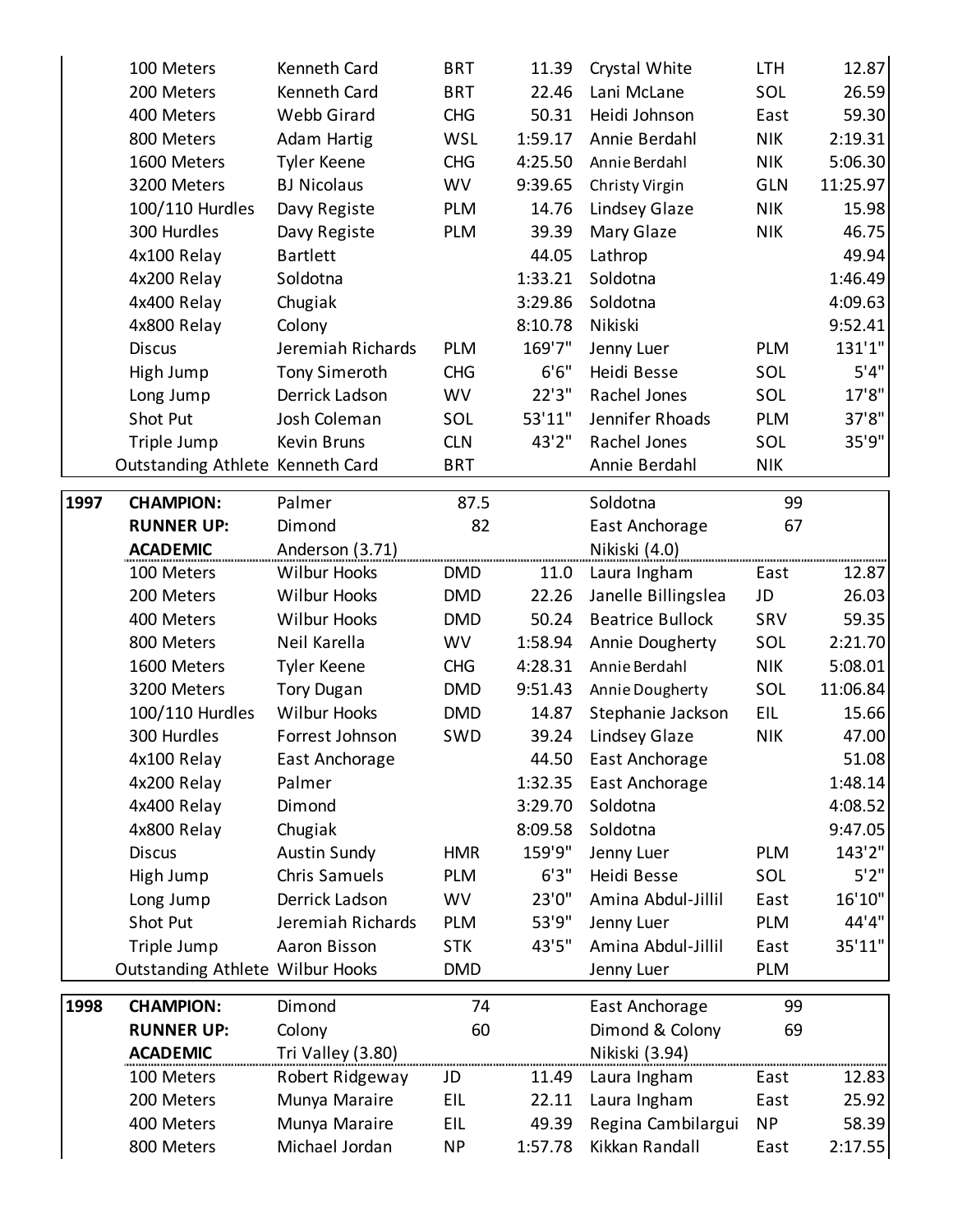|      | 1600 Meters                      | Michael Jordan                                  | <b>NP</b>  | 4:25.15 | Christy Virgin           | <b>GLN</b> | 5:12.72  |
|------|----------------------------------|-------------------------------------------------|------------|---------|--------------------------|------------|----------|
|      | 3200 Meters                      | Seth Chappell                                   | East       | 9:35.44 | Darcy Dugan              | <b>DMD</b> | 11:04.89 |
|      | 100/110 Hurdles                  | Stephen Wackowski                               | <b>BRT</b> | 16.11   | <b>Courtney Williams</b> | East       | 15.85    |
|      | 300 Hurdles                      | Nathaniel Kubus                                 | <b>CHG</b> | 40.94   | <b>Susan Darling</b>     | <b>DMD</b> | 46.42    |
|      | 4x100 Relay                      | West Vallwy                                     |            | 44.47   | East Anchorage           |            | 50.78    |
|      | 4x200 Relay                      | Service                                         |            | 1:32.13 | Lathrop                  |            | 1:46.71  |
|      | 4x400 Relay                      | Colony                                          |            | 3:30.79 | Service                  |            | 4:05.26  |
|      | 4x800 Relay                      | East Anchorage                                  |            | 8:11.65 | East Anchorage           |            | 9:47.14  |
|      | <b>Discus</b>                    | Joe Samuels                                     | <b>PLM</b> | 161'11" | <b>Marian Stevens</b>    | <b>ACS</b> | 128'8"   |
|      | High Jump                        | <b>Jesse Glaves</b>                             | <b>SKV</b> | 6'3''   | Jessica Nichols          | <b>CLN</b> | 5'1"     |
|      | Long Jump                        | Toa Dunn                                        | <b>WV</b>  | 21'2''  | <b>Courtney Williams</b> | East       | 16'07"   |
|      | Shot Put                         | Tom Ojala                                       | <b>CLN</b> | 54'10"  | Shannon Brunner          | SOL        | 36'10"   |
|      | Triple Jump                      | Aaron Bisson                                    | <b>STK</b> | 43'6"   | Nikiya Dunmore           | East       | 35'03"   |
|      |                                  | Outstanding Athlete Maraire (EIL) & Jordan (NP) |            |         | Courtney Williams        | East       |          |
|      |                                  |                                                 |            |         |                          |            |          |
| 1999 | <b>CHAMPION:</b>                 | Colony                                          | 102        |         | <b>Bartlett</b>          | 71         |          |
|      | <b>RUNNER UP:</b>                | <b>Bartlett</b>                                 | 73         |         | East Anchorage           | 64         |          |
|      | <b>ACADEMIC</b>                  | Seldovia (3.64)                                 |            |         | Chugiak (3.72)           |            |          |
|      | 100 Meters                       | Marvin Jackson                                  | <b>LTH</b> | 11.32   | Savon Shegog             | <b>BRT</b> | 12.79    |
|      | 200 Meters                       | Jerry Washington                                | <b>BRT</b> | 23.36   | Aquanita Burras          | <b>LTH</b> | 25.83    |
|      | 400 Meters                       | Jerry Washington                                | <b>BRT</b> | 50.58   | Courtney Ward            | <b>GRC</b> | 58.08    |
|      | 800 Meters                       | Josh Young                                      | <b>DMD</b> | 1:59.56 | Sarah Dimmick            | <b>WSL</b> | 2:17.67  |
|      | 1600 Meters                      | Eric Strabel                                    | <b>CLN</b> | 4:29.87 | Kikkan Randall           | East       | 5:20.89  |
|      | 3200 Meters                      | <b>Eric Strabel</b>                             | <b>CLN</b> | 9:40.23 | Maria Ely                | JD         | 11:12.63 |
|      | 100/110 Hurdles                  | <b>Terry Jesclard</b>                           | <b>DMD</b> | 15.65   | Megan Kinnevan           | <b>CHG</b> | 15.77    |
|      | 300 Hurdles                      | Nathaniel Kubus                                 | <b>CHG</b> | 40.05   | Karessa Fraser           | WV         | 45.26    |
|      | 4x100 Relay                      | Lathrop                                         |            | 44.13   | Lathrop                  |            | 49.94    |
|      | 4x200 Relay                      | Lathrop                                         |            | 1:32.13 | Lathrop                  |            | 1:46.37  |
|      | 4x400 Relay                      | Colony                                          |            | 3:29.13 | Chugiak                  |            | 4:06.79  |
|      | 4x800 Relay                      | Colony                                          |            | 8:16.27 | North Pole               |            | 9:56.70  |
|      | <b>Discus</b>                    | <b>Judd Viersen</b>                             | <b>GLN</b> | 179'4"  | Karen Pakinson           | <b>HMR</b> | 129'1"   |
|      | High Jump                        | Nate Schwartzbauer                              | <b>CLN</b> | 6'1''   | Christina Watson         | <b>BRT</b> | 5'3''    |
|      | Long Jump                        | Dominic Wilson                                  | <b>LTH</b> | 21'3''  | Courtney Williams        | East       | 16'9"    |
|      | Shot Put                         | Joshua Evans                                    | <b>DMD</b> | 54'2"   | Corena Bell              | <b>BRT</b> | 36'10"   |
|      | Triple Jump                      | <b>Barry Slaymaker</b>                          | <b>CLN</b> | 44'1"   | Jessica Moore            | <b>CLN</b> | 34'11"   |
|      | Outstanding Athlete Eric Strabel |                                                 | <b>CLN</b> |         | Courtney Ward            | GRC        |          |
| 2000 | <b>CHAMPION:</b>                 | Colony                                          | 74         |         | <b>Bartlett</b>          | 84         |          |
|      | <b>RUNNER UP:</b>                | <b>Bartlett</b>                                 | 70         |         | Colony                   | 53         |          |
|      | <b>ACADEMIC</b>                  | Nikiski (3.92)                                  |            |         | Petersburg (3.96)        |            |          |
|      | 100 Meters                       | Cedar Gray                                      | WV         | 10.94   | Janay DeLoach            | <b>EIL</b> | 12.30    |
|      | 200 Meters                       | Adrian Calahan                                  | <b>BRT</b> | 22.13   | <b>Mary Pearce</b>       | <b>DMD</b> | 25.78    |
|      | 400 Meters                       | Josh Young                                      | <b>DMD</b> | 50.76   | <b>Mary Pearce</b>       | <b>DMD</b> | 58.88    |
|      | 800 Meters                       | <b>Eric Strabel</b>                             | <b>CLN</b> | 1:58.89 | Sarah Dimmick            | <b>WSL</b> |          |
|      |                                  |                                                 |            |         |                          |            | 2:15.55  |
|      | 1600 Meters                      | <b>Patrick Beattie</b>                          | <b>BRT</b> | 4:27.24 | Kikkan Randall           | East       | 5:08.89  |
|      | 3200 Meters                      | <b>Patrick Beattie</b>                          | <b>BRT</b> | 9:28.01 | Kikkan Randall           | East       | 10:53.04 |
|      | 100/110 Hurdles                  | Geoff Nordlund                                  | <b>KTK</b> | 15.19   | Janna Schaafsma          | SOL        | 15.37    |
|      | 300 Hurdles                      | Landon Libby                                    | <b>GRC</b> | 40.51   | Bianca Dueno             | SRV        | 45.78    |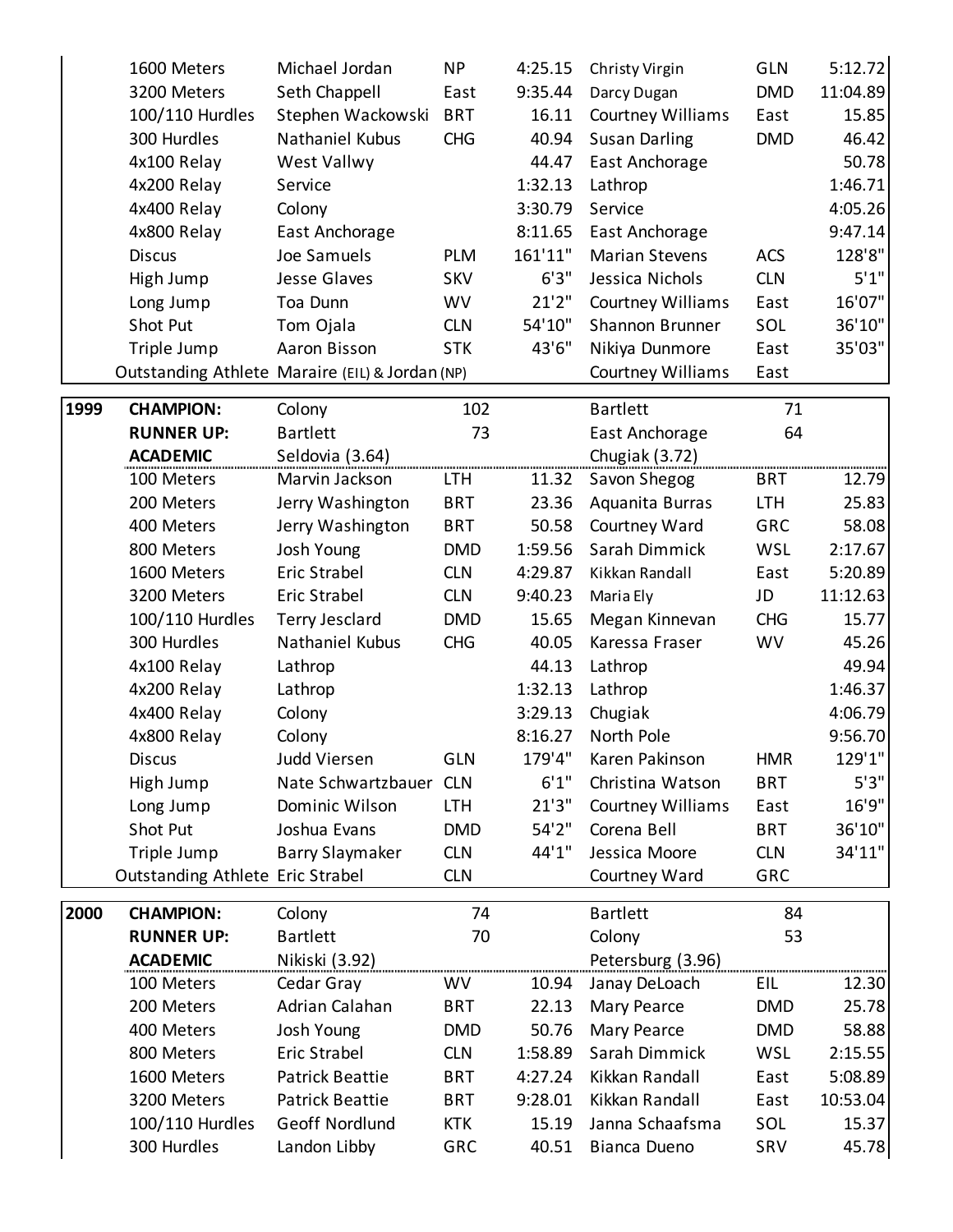|      | 4x100 Relay                                | Colony                 |            | 43.59   | Colony                  |            | 50.94    |
|------|--------------------------------------------|------------------------|------------|---------|-------------------------|------------|----------|
|      | 4x200 Relay                                | Colony                 |            | 1:31.40 | Colony                  |            | 1:46.67  |
|      | 4x400 Relay                                | Grace Christian        |            | 3:30.83 | <b>Bartlett</b>         |            | 4:04.93  |
|      | 4x800 Relay                                | Palmer                 |            | 8:16.38 | <b>Bartlett</b>         |            | 9:47.85  |
|      | <b>Discus</b>                              | <b>Judd Viersen</b>    | <b>GLN</b> | 172'10" | Karen Pakinson          | <b>HMR</b> | 123'9"   |
|      | High Jump                                  | Nate Schwartzbauer CLN |            | 6'2''   | Christina Watson        | <b>BRT</b> | 5'3"     |
|      | Long Jump                                  | Dominic Wilson         | <b>LTH</b> | 21'5''  | Janay DeLoach           | <b>EIL</b> | 17'7''   |
|      | Shot Put                                   | <b>Judd Viersen</b>    | <b>GLN</b> | 52'     | Corena Bell             | <b>BRT</b> | 37'5''   |
|      | Triple Jump                                | Adrian Calahan         | <b>BRT</b> | 43'8"   | Maja Pedersen           | <b>WV</b>  | 34'7"    |
|      | <b>Outstanding Athlete Patrick Beattie</b> |                        | <b>BRT</b> |         | Kikkan Randall          | East       |          |
| 2001 | <b>CHAMPION:</b>                           | <b>Bartlett</b>        |            |         | Lathrop                 |            |          |
|      | <b>RUNNER UP:</b>                          | Kodiak                 |            |         | Colony                  |            |          |
|      | <b>ACADEMIC</b>                            | Heritage (3.66)        |            |         | <b>Su Valley (3.88)</b> |            |          |
|      | 100 Meters                                 | Joe Robinson           | <b>KDK</b> | 11.18   | Janay DeLoach           | EIL        | 12.34    |
|      | 200 Meters                                 | <b>Ryan Collins</b>    | <b>CLN</b> | 22.67   | Aquanita Burras         | <b>LTH</b> | 25.83    |
|      | 400 Meters                                 | Brandon Joseph         | <b>DMD</b> | 50.68   | <b>Molly Bosick</b>     | <b>NIN</b> | 57.94    |
|      | 800 Meters                                 | Sean McMahon           | East       | 1:58.57 | Elisa Bolling           | <b>KTN</b> | 2:19.01  |
|      | 1600 Meters                                | Curtis Mortenson       | <b>KDK</b> | 4:21.43 | Kikkan Randall          | East       | 5:00.21  |
|      | 3200 Meters                                | Curtis Mortenson       | <b>KDK</b> | 9:26.13 | Kikkan Randall          | East       | 10:52.62 |
|      | 100/110 Hurdles                            | <b>Trevor Millar</b>   | HC         | 15.51   | Janna Schaafsma         | SOL        | 15.03    |
|      | 300 Hurdles                                | Joshua Reilly          | <b>NIK</b> | 40.39   | Janna Schaafsma         | SOL        | 45.11    |
|      | 4x100 Relay                                | <b>Bartlett</b>        |            | 44.29   | Colony                  |            | 50.06    |
|      | 4x200 Relay                                | <b>Bartlett</b>        |            | 1:32.00 | Lathrop                 |            | 1:46.01  |
|      | 4x400 Relay                                | West Valley            |            | 3:29.01 | East Anchorage          |            | 4:06.38  |
|      | 4x800 Relay                                | West Valley            |            | 8:07.41 | Kenai                   |            | 9:42.00  |
|      | <b>Discus</b>                              | John Fillman           | <b>CLN</b> | 152'2"  | Loreen Tupou            | JD         | 110'10"  |
|      | High Jump                                  | Joseph Weber           | <b>BRT</b> | 6"5"    | Jessica Nichols         | <b>CLN</b> | 5'3''    |
|      | Long Jump                                  | Eugene Oliver          | <b>KDK</b> | 21'3''  | Janay DeLoach           | EIL        | 18'      |
|      | Shot Put                                   | Tui Alailefaeula       | <b>BRT</b> | 54'3"   | Sasha Cvetkovski        | SOL        | 37'      |
|      | Triple Jump                                | Joseph Weber           | <b>BRT</b> | 42'11"  | Megan Kinnevan          | <b>CHG</b> | 34'8"    |
|      | Outstanding Athlete Curtis Mortenson       |                        | <b>KDK</b> |         | Janay DeLoach           | EIL        |          |
| 2002 | <b>CHAMPION:</b>                           | Dimond                 | 80         |         | West Anchorage          | 73         |          |
|      | <b>RUNNER UP:</b>                          | Palmer                 | 57         |         | East Anchorage          | 64         |          |
|      | <b>ACADEMIC</b>                            | West Valley (3.61)     |            |         | Palmer (3.77)           |            |          |
|      | 100 Meters                                 | <b>Ryan Collins</b>    | <b>CLN</b> | 11.06   | Janay DeLoach           | EIL        | 12.42    |
|      | 200 Meters                                 | <b>Ryan Collins</b>    | <b>CLN</b> | 22.29   | <b>Mary Pearce</b>      | <b>DMD</b> | 25.89    |
|      | 400 Meters                                 | Chris Stovall          | <b>DMD</b> | 50.97   | Mary Pearce             | <b>DMD</b> | 57.74    |
|      | 800 Meters                                 | <b>Ben Mercer</b>      | <b>WV</b>  | 2:00.52 | Kris Smith              | West       | 2:15.75  |
|      | 1600 Meters                                | Mike Barth             | <b>ACS</b> | 4:24.13 | Kris Smith              | West       | 4:56.78  |
|      | 3200 Meters                                | Ted O'Reilly           | SRV        | 9:36.26 | Kris Smith              | West       | 11:12.84 |
|      | 100/110 Hurdles                            | Joshua Reilly          | <b>NIK</b> | 15.29   | Janna Schaafsma         | SOL        | 15.20    |
|      | 300 Hurdles                                | Joshua Reilly          | <b>NIK</b> | 41.35   | Janna Schaafsma         | SOL        | 45.98    |
|      | 4x100 Relay                                | Colony                 |            | 44.43   | East Anchorage          |            | 51.04    |
|      | 4x200 Relay                                | Dimond                 |            | 1:30.88 | East Anchorage          |            | 1:47.02  |
|      | 4x400 Relay                                | North Pole             |            | 3:28.30 | West Anchorage          |            | 4:07.61  |
|      | 4x800 Relay                                | Palmer                 |            | 8:12.11 | East Anchorage          |            | 9:49.90  |